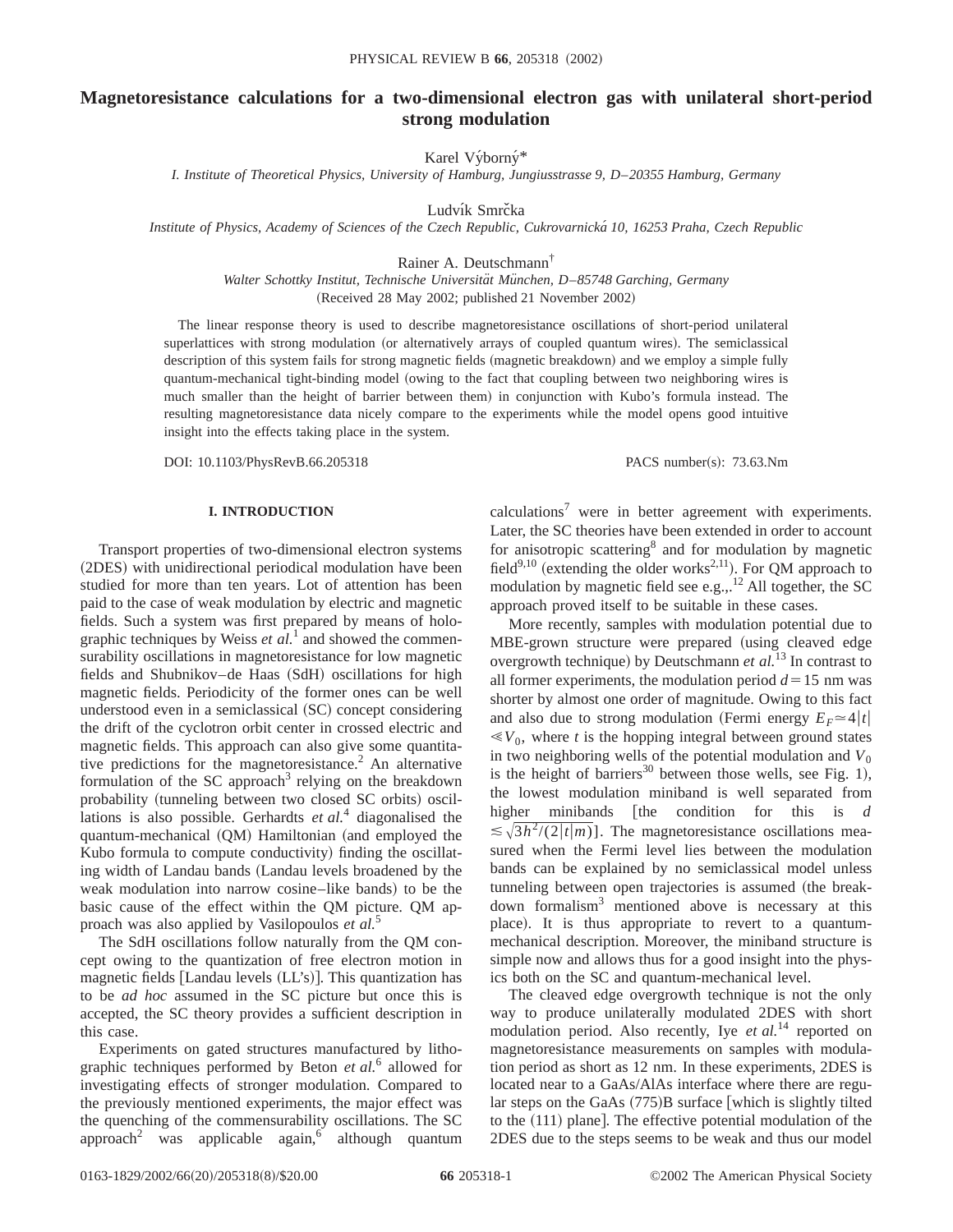

FIG. 1. Right: 2DES with lateral periodical modulation and the effectively two-point-contact geometry. Alternatively, this may be conceived as an array of coupled quantum wires (parallel to the *x* axis). The "wires" (layers of GaAs) and the "barriers" (layers of  $Al_xGa_{1-x}As$ ,  $x=0.32$ ) were 11.9 and 3.1 nm thick in the experiments (Ref. 13) we refer to. Owing to the height of the "barriers" the coupling between wires is small  $(E_F \approx 4|t| \ll V_0)$  and a tight-binding model is thus appropriate. Left: Zero field band structure (along  $k_y$ ) calculated by Kronig-Penney model. We keep only the lowest band (thick line) in our calculations and we set  $4|t|$  equal to the width of this band.

is not relevant for these experiments. Other experiments were presented by Chowdhury *et al.*<sup>15</sup> who fabricated bilaterally modulated systems with modulation periods around 100 nm using electron beam lithography followed by shallow wet etching.

The structure of this paper is the following. At the beginning we will review the semiclassical approach as a favorite tool used to describe magnetotransport experiments. We will also compare the zero-field density of states (DOS) with the  $B\neq 0$  DOS computed in Sec. II. It will give us illustrative examples of a situation when the SC theory is expected to be successful and of another situation when it should fail. The condition of applicability of the SC approach will be shown to be  $\hbar \omega_{\text{eff}} \ll 2|t|$  whereas  $\omega_{\text{eff}} = eB/m_{\text{eff}} = eB/\sqrt{mm_y}$ .

In the second part  $(Sec. II)$  we will describe a fully quantum-mechanical one-particle model and demonstrate that the gaps in the DOS emerging from this model coincide with extrema in the measured magnetoresistance. Then we will employ the linear response theory (Sec. III) in order to calculate the magnetoresistance and we will compare it with the experiments.

#### **A. The system**

In this paper, we refer to experiments carried out on GaAlAs/GaAs structures first reported in Ref. 13, see also more detailed description in Refs. 16,17. These are superlattices with strong unilateral short-period (electric-field) modulation. The substantial difference to previous studies (see the Introduction) is the shortness of the modulation period: only the lowest modulation band (and not many of them) is occupied under those circumstances which makes the usage of quantum mechanics inevitable. Moreover, absence of the higher modulation bands makes the model very transparent. We concentrate on magnetoresistance measurements at different concentrations of electrons (which could be varied by a gate voltage over the range 0.5–5.0  $\times 10^{11}$  cm<sup>-2</sup>). The system is sketched in Fig. 1.

The miniband structure in zero magnetic field calculated within the Kronig-Penney model (see also Fig.  $1$ ) can be well approximated by

$$
E(k_x, k_y) = \frac{\hbar^2 k_x^2}{2m} - 2|t|\cos k_y d
$$
 (1)

with  $4|t| \approx 3.8$  meV and *m* equal to the effective mass of electrons in GaAs. The next modulation band is well above the Fermi level  $E_F$  for all accessible concentrations. The first and the second modulation band are separated by  $\approx 60$  meV according to the Kronig-Penney model.

If the Fermi level lies near the bottom of the band  $(-2|t|, the system resembles a free 2DES (i.e.,$ paraboloidal spectrum with modified effective mass in the modulation direction  $m_v = \hbar^2/2|t|d^2 \approx 2.7m$ . If the Fermi level lies high above the modulation band edge  $(E_F \ge 2|t|)$ , the dispersion relation is similar to the one of an array of separated one-dimensional wires (i.e., parabolic across  $k<sub>r</sub>$ and nearly constant along  $k_y$ ) while the deviation from  $E$  $= \hbar^2 k_x^2 / 2m$  reflects the coupling of wires.

#### **B. Semiclassical approach**

The physical quantity of central importance in transport theories is the density of states  $g(E)$  (DOS) at the Fermi level  $E_F$ . It is known that its structure reflects features of the resistance (both as a function of  $B$ , for instance) but the relation between these two quantities is not simple.

The SC theory attempts to explain the behavior of electrons subject to a magnetic field in terms of the zero-field Fermi surfaces. We demonstrate that the zero-field DOS plus an extra quantization condition is a fairly good approximation to the realistic DOS (computed by our model, from Sec. II) at low magnetic fields ( $\hbar \omega_{\text{eff}} \ll 2|t|$ ). However, there is a drastic difference between these two densities of states for high magnetic fields indicating failure of the SC theory (see Fig.  $3$ ).

Let us briefly review the SC approach suggested by Lifshitz and Onsager (see, e.g., Ref. 18). We construct the Fermi contour  $E_F = E(k_x, k_y)$  for a given Fermi level. The statements are that  $(1)$  the Fermi contour rotated by  $90^{\circ}$  and scaled by  $l^2 = \hbar/eB$  corresponds to the real-space trajectory of an electron (see Fig. 2) and  $(2)$  if the contour is closed, then it is allowed only if the magnetic flux passing through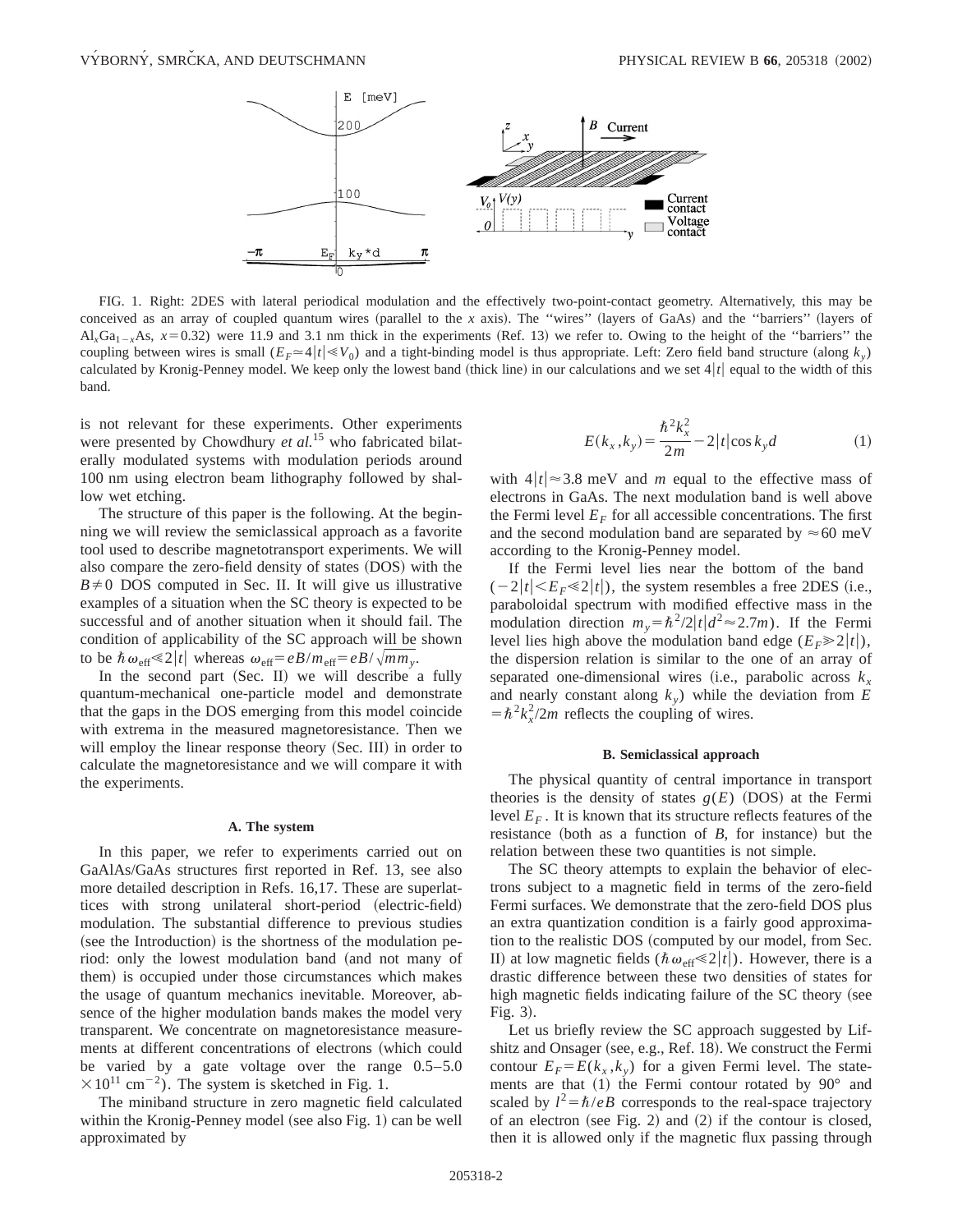

FIG. 2. Real-space semiclassical trajectories of electron in magnetic field. 0: closed  $(E_F < 2|t|)$ , 1: critical  $(E_F = 2|t|)$ , 2: open  $(E_F > 2|t|)$ . The closed trajectories are elongated in the direction parallel to the wires by a constant factor  $\sqrt{m_v/m}$  and due to nonparabolicity of the cosine band  $[Eq. 1]$ .

the area enclosed by the real-space trajectory is an integer multiple of the magnetic flux quantum  $\Phi_0 = h/e$ . In the QM picture, this quantization condition corresponds to the situation when  $E_F = \hbar \omega_{\text{eff}}(n + \frac{1}{2})$  for some integer *n*, i.e., when the *n*th LL passes through the Fermi level.

So as to be able to compare the SC and QM predictions let us now examine the densities of states. Note that by comparing the zero-field DOS of our system (for  $E \ll 2|t|$ , i.e., in the region of quantized orbits and 2D-like behavior) with the zero-field DOS of a free 2DES  $[g(E) = 2m_{\text{eff}} / \pi \hbar^2$  including spin] we may deduce the modulation-influenced effective mass  $m_{\text{eff}}$ . This in turn determines the quantization condition  $E_F = \hbar \omega_{\text{eff}}(n + \frac{1}{2})$  and thus all SC predictions can be made using the zero-field DOS of the system only. Based on the spectrum  $[Eq. (1)]$  we can compute the zero-field DOS analytically

$$
g_0(E) = \begin{cases} \frac{4}{(2\pi)^2} \sqrt{\frac{2m}{\hbar^2 |t| d^2}} \frac{1}{\sqrt{\xi}} K(1/\sqrt{\xi}), E > 2|t|, \\ \frac{4}{(2\pi)^2} \sqrt{\frac{2m}{\hbar^2 |t| d^2}} K(\sqrt{\xi}), -2|t| < E < 2|t|, \end{cases} \tag{2}
$$

where

$$
\xi\!=\!\frac{1+E/2\big|t\big|}{2}
$$

including the factor of  $2$  for spin (the dotted line in Fig. 3).  $K$ is the full elliptic function  $K(k) = F((\pi/2), k) = \int_0^{\pi/2} (1$  $-k^2 \sin^2 \varphi$ <sup>-1/2</sup>d $\varphi$ , we recall<sup>19</sup> that  $K(0) = \pi/2$ ,  $K(1) = \infty$ .

Let us focus on the weak-field case first ( $\hbar \omega_{\text{eff}} \ll 2|t|$ ) and discuss the influence of magnetic field *B* on the continuous spectrum  $\text{Eq. (1)}$ , i.e. we try to estimate the DOS in magnetic fields without any calculation. On one hand, Landau levels (LL's) appear for  $E_F \ll 2|t|$  (2D-like paraboloid band structure, modified effective mass  $m<sub>v</sub>$ ). If the thermal energy is comparable to the Landau level separation ( $k_B T \approx \hbar \omega$ ) the DOS becomes oscillatory (leading to SdH oscillations) but approaches the zero-field  $DOS$  (see also Fig. 3). In other words, the oscillations missing in the zero-field DOS are



FIG. 3. The density of states for  $B=0$  (dotted) and thermally broadened ( $T \approx 1$  K) density of states for low field ( $\hbar \omega_{\text{eff}} \ll 2|t|$  or  $\alpha \ll 1$ , solid gray line) and high field (solid black line).

exactly reproduced by the SC quantization condition (closed trajectories,  $E_F < 2|t|$ ) which is fulfilled just when  $E_F$  lies in the middle between two LL's.

On the other hand, narrow gaps open in the continuous spectrum for  $E_F \ge 2|t|$  due to the slight corrugation (by the cosine term) of the almost 1D-like parabolic-trough band structure. Numerical calculations (using model from Sec. III) show that these gaps are narrow enough to disappear due to thermal broadening and the zero-field DOS matches the nonzero-field DOS perfectly. The SC approach relying on non-quantized open trajectories  $(E_F > 2|t|)$  and predicting nonoscillatory magnetoresistance will therefore be successful once again.

The picture is considerably different for strong magnetic fields ( $\hbar \omega_{\text{eff}} \gtrsim 2|t|$ ) at which the cyclotron radius  $R_c$  approaches *d*. The numerically computed DOS shows no similarity to the zero-field DOS (Fig. 3 again). The nonzero-field DOS rather resembles  $g(E) \propto 1/\sqrt{E}$  of a single quantum wire (suppression of tunneling between two neighboring wires when classical cyclotron radii become comparable to *d*) with gaps both for  $E \leq 2|t|$  and  $E \geq 2|t|$  owing to the tunneling between the wires. Therefore we expect oscillatory magnetoresistance for both closed and open SC trajectories on contrary to the SC predictions (magnetic breakdown in the SC theory).

The gaps occur at the boundary of the first magnetic Brillouin zone  $(1MBZ)$  (see Sec. II) and result from the periodicity of the dispersion relation in  $k_x$  which in turn reflects the invariance of the QM Hamiltonian to magnetic translations<sup>20</sup> (this is what remains from the full translational symmetry in the  $x$  direction after switching on the magnetic field). Magnetic breakdown can be included also in the SC picture through tunneling between two open or two closed trajectories<sup>3</sup> (see Fig. 2). This is an *ad hoc* assumption though.

The failure of the SC approach for strong magnetic fields is apparent also in another context. Once the Fermi level is set and the type of trajectory is determined, the same behavior (either 2DES-like SdH oscillations or 1DES-like no oscillations) is predicted for all magnetic fields. However, it is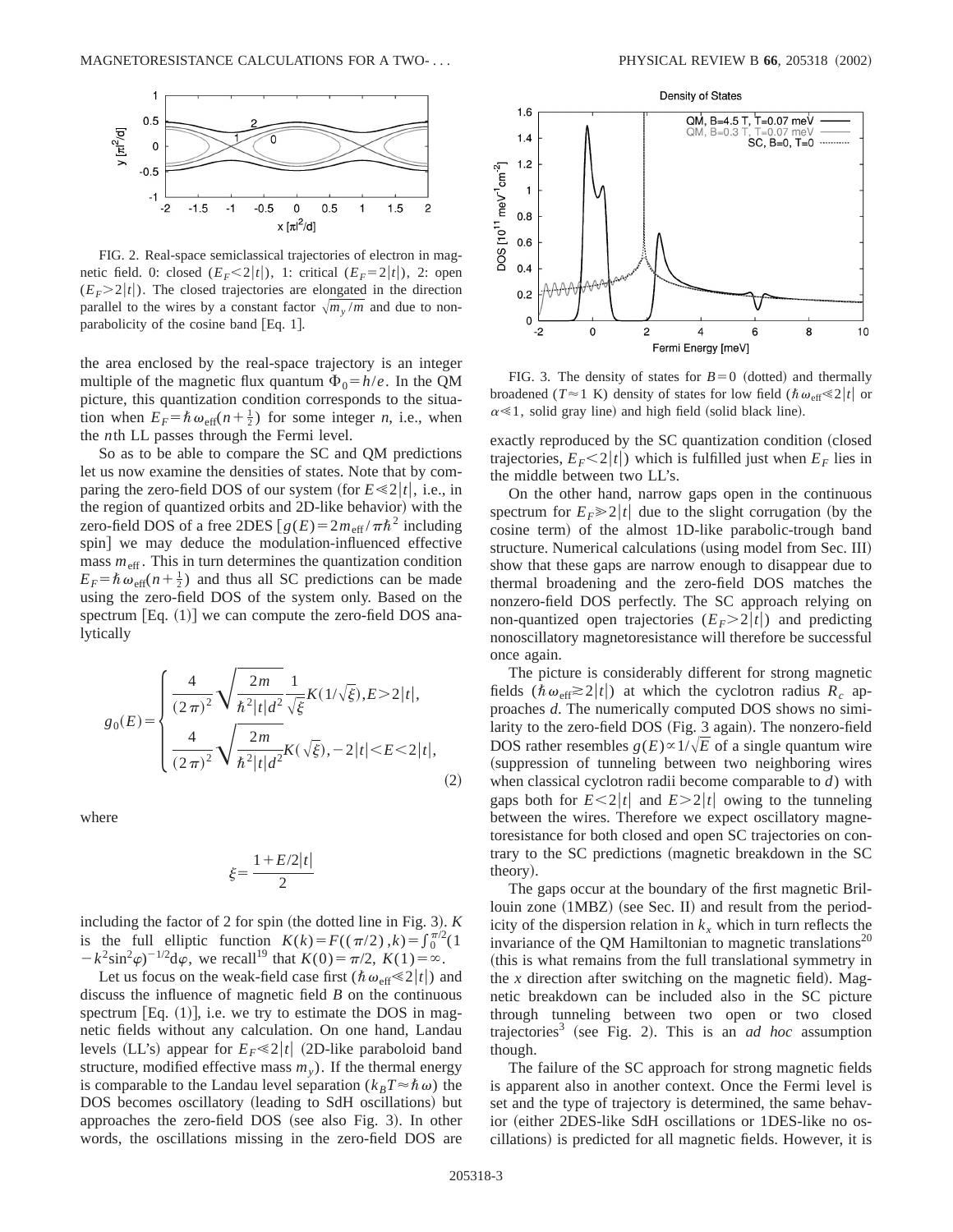clear even on the SC level that if the cyclotron radius *Rc*  $=k_F l^2$  ( $k_F$  is the Fermi wave vector,  $E = \hbar^2 k_F/2m$ ) becomes comparable to *d*, tunneling between the wires is suppressed and the system ought to switch to a quasi-1D regime.

The QM approach is suitable for both low and strong magnetic fields. Moreover, it opens up the way to quantitative calculations of the magnetoresistance and thus to data directly comparable to the experiments.

#### **II. MODEL**

Having chosen the Landau gauge  $\overline{A} = (By,0,0)$  our system is described by the separable Hamiltonian ( $e = |e|$ )

$$
H = \frac{1}{2m}(p_x + eBy)^2 + \frac{1}{2m}p_y^2 + V(y),
$$
 (3)

i.e., allowing to set  $\Psi(x,y) = \exp(ikx)\psi(y)$  for the eigenfunctions. Our ansatz for the whole wave function is

$$
\Psi(x,y) = \frac{1}{\sqrt{2\pi}} \exp(ikx) \sum_{j} a_j(k) \varphi(y - jd), \qquad (4)
$$

i.e., we use the ansatz  $|\psi(k,n)\rangle = \sum_{i} a_i(k)|j\rangle$  for  $\psi(y)$  [*n* is the Landau index in the spectrum of Eqs.  $(5)$  or  $(3)$  for a given *k*] where  $|j\rangle$  is the ground state localized in the *j*th well of the potential (corresponds to the Wannier state of the  $B=0$  case). We have thus limited our model just to the lowest band in the modulation direction by this ansatz. The Fermi level lies always deep below the top of the modulation potential in our calculations.

Next we use the tight-binding approximation (i.e.,  $\langle i|j\rangle$  $= \delta_{i,j}$ ,  $\langle i|H|j\rangle = t\delta_{i,j\pm 1}$ ,  $t<0$ ) and obtain the Hamiltonian matrix elements (see also Wulf *et al.*<sup>21</sup>)

$$
H_{ij} = \frac{\hbar^2}{2m} K^2 [(k/K) + i]^2 \delta_{i,j} + t \delta_{i,j \pm 1}, \quad K = d \frac{eB}{\hbar}.
$$
 (5)

In our model the real physical system is thus represented by the parameters  $t$  (hopping) and  $d$  (period) for the structure and of course *B* for the magnetic field.

Note that (up to the scaling of  $k$  and energy) the problem (5) effectively depends only on the single parameter  $\alpha$ : Eq.  $(5)$  can be written in dimensionless form

$$
H_{ij} = |t| [\alpha^2 ((k/K) + i)^2 \delta_{i,j} - \delta_{i,j \pm 1}],
$$
\n
$$
\alpha^2 = \frac{e^2 B^2}{m} \frac{d^2}{2|t|} = \left(\frac{\hbar \omega_{\text{eff}}}{2|t|}\right)^2.
$$
\n(6)

If we now assume the system to be infinite in the *y* direction the matrix problem  $(5)$  is mathematically equivalent to the Mathieu equation

$$
-\frac{\hbar^2}{2m}\psi''(x) - 2|t|\cos(Kx)\psi(x) = E\psi(x),\tag{7}
$$

i.e., 1D Schrödinger equation for a fictitious particle subjected to potential  $W(x) = -2|t|\cos Kx$ . The detailed description of this model can be found in Ref. 22. To avoid misunderstanding, let us point out that the amplitude of  $W(x)$  and the height of the barriers between the wires (see Fig. 1) are different quantities, moreover if  $V_0$  grows, the amplitude of  $W(x) \propto 2|t|$  falls.

This allows us to determine the spectrum of Eq.  $(5)$  qualitatively, and therefore also the DOS, even before we carry out the numerical calculations. Let the magnetic field be weak at first  $(\alpha \ll 1)$ , see explanation below in this paragraph). Bands  $E(k)$  should appear (as a consequence of the Bloch theorem) and we may limit ourselves to 1MBZ, the first "magnetic Brillouin zone"  $k \in \left(-\frac{1}{2}K, \frac{1}{2}K\right)$ . For *E*  $\leq 2|t|$  we expect those bands to be equidistantly spaced and narrow. The former follows from  $W(x) \approx 2|t|(-1 + \frac{1}{2}K^2x^2)$ near the potential minimum (the condition  $\alpha \ll 1$  means just that the spacing of such states is  $\ll 2|t|$ , the latter is due to the smallness of the overlap of low-lying states in two neighboring wells of  $W(x)$ . In contrast, for  $E \ge 2|t|$  we expect the spectrum to be almost similar to the one of 1D free electrons  $E(k) = \sum_i \hbar^2(k + iK)^2/2m$ . The underlying nonconstant potential *V* will manifest itself in the gaps which open at the Brillouin zone boundaries  $(k = \pm \frac{1}{2}K)$ .

Let us now translate this analysis into terms of the original problem  $(5)$ . Consider a fixed magnetic field (or constant  $\alpha$ ). For low energies we obtain nearly equidistant and sharp Landau levels (free 2D electron gas in magnetic field). At high energies we get a sum of almost 1D densities of states, i.e. independent quantum wires (where  $B$  plays no role). The transition occurs around  $E=2|t|$ . This agrees with the semiclassical theory except for the narrow gaps in the continuous quasifree-1D-electron part of the spectrum. These indicate the magnetic breakdown for quantizing magnetic fields.

Secondly, we focus on strong magnetic fields ( $\alpha \ge 1$ ). On one hand, the states of Eq.  $(7)$  below  $2|t|$  will become more widely spaced and even the lowest state will no longer have  $E \ll 2|t|$ . We then expect even the lowest LB to be broad (solid black curve at Fig. 3) because its energy lies in an intermediate region between  $E \ll 2|t|$  and  $E \gg 2|t|$ . On the other hand, the states with  $E > 2|t|$  which approach the free electron states (and have a nearly free-electron parabolic spectrum) will have wider gaps (the smaller the lattice constant of a crystal, the wider the gaps).

We may now compare the DOS being output from our model with the experimentally measured resistance, see Fig. 4. In the experiments, the Fermi energy was adjusted by applying a gate voltage  $U_g$  and we assume that  $E_F$  remains constant while magnetic field is swept. Literally taken, this would imply that the electron concentration *N* in the 2DES is not constant but oscillates with *B*. To be able to keep both  $E_F$ and *N* constant consistently within our model we use the zero-field relation between  $E_F$  and N. This may be conceived as an effect of localization (which is necessary for the Hall plateaus to be visible, see Fig. 4).

Experiments showed that the concentration of electrons is proportional to the gate voltage (see Sec. IV). The proportionality constant is also approximately equal to the capacity of a parallel-plate capacitor corresponding to the gated structure. Looking at Fig. 4 we see the gaps in the DOS matching very well with the straight lines of magnetoresistance extrema which justifies the  $U_g \leftrightarrow E_F \neq E_F(B)$  model of ours.

We can see in the Fig.  $\overline{4}$  that varying the magnetic field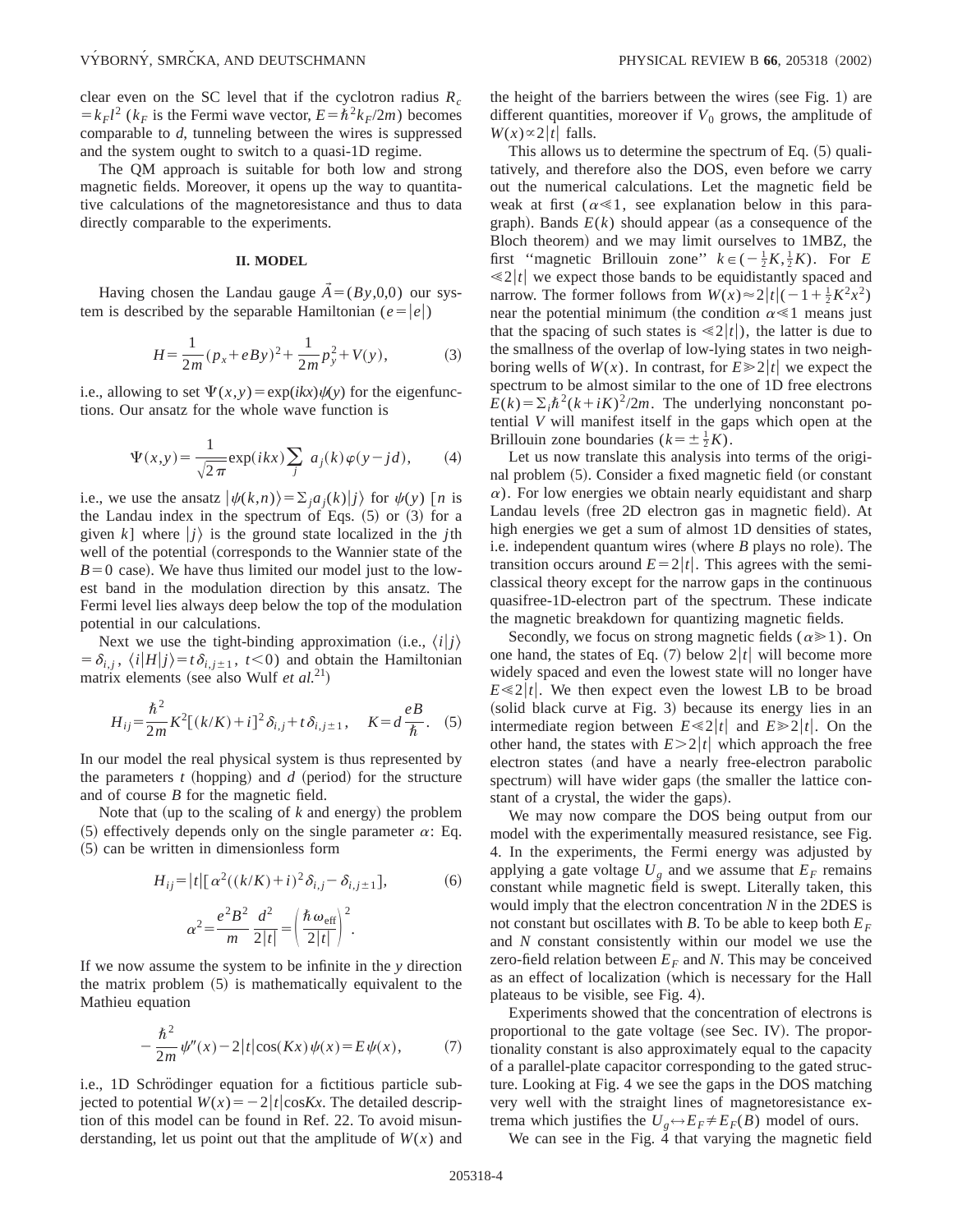

FIG. 4. Above: density of states (arbitrary units) in the tightbinding model for different magnetic fields and gate voltages. Below: measured resistance (logarithmic scale in the shade code, arbitrary units). Note the match between the gaps in the DOS (light stripelike regions) and the extrema in the magnetoresistance (usually light regions of shapes similar to the former ones).

and keeping the Fermi energy (or  $U_g$ ) constant and low the system behaves like an almost free 2D electron gas (sharp LL's, equidistant in  $1/B$ ) with modified effective mass  $\sqrt{mm_y}$ (as predicted by SC theory). At intermediate  $E_F$ , however, we observe that the narrow bands become broad at high *B* indicating an effective  $2D$  to  $1D$  transition (when cyclotron radii become smaller than the modulation period). In contrast, the SC theory states that once the Fermi energy is set, a magnetic field cannot change the dimensionality of the system. When  $E_F$  is high the quantum wires are decoupled, but there still open gaps in the continuous spectrum (reflecting the tunneling between the open SC orbits).

The lighter region around  $B \approx 11$  T and  $U_g \approx 0.45$  V in the experimental data (Fig. 4 below) suggests that our model works no longer for strong magnetic fields ( $\alpha \ge 1$ ) and low Fermi energies (even the lowest LB nearly empty). This condition matches the situation when the cyclotron radius is much smaller than *d* and it means that our tight-binding model is inappropriate for magnetic fields strong enough to create LLs within one quantum wire (so that even the width of wires will be large enough for the electrons to behave as a 2DES inside one wire). These are, however, rather extreme conditions for the experiments shown in Fig. 4.

## **III. TRANSPORT: KUBO FORMULA**

Knowing the eigenfunctions to the matrix problem  $(5)$  we may use the linear response theory (Kubo formula, see e.g.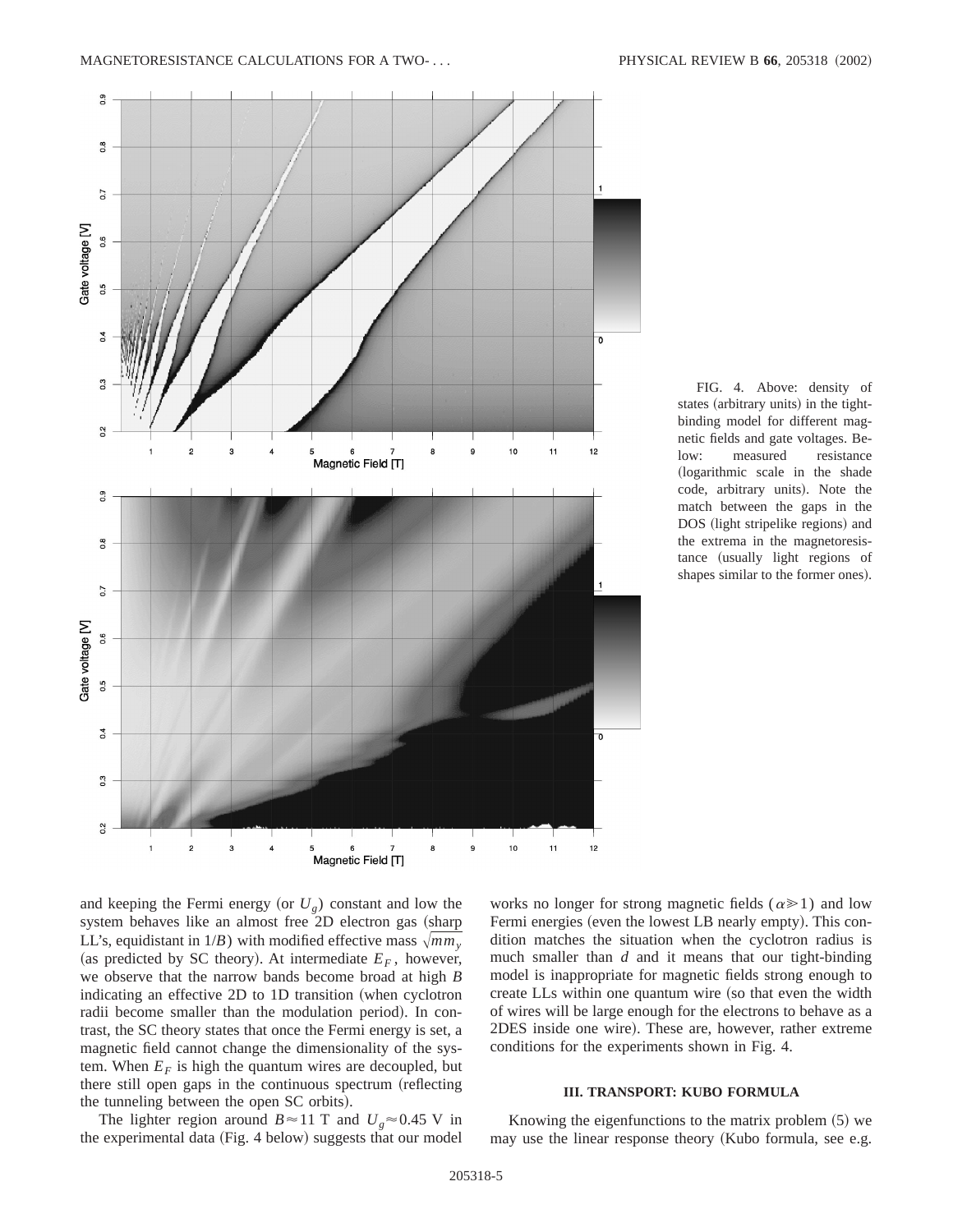Ref. 23) to compute the conductivity tensor components (per system area *A*)

$$
\sigma_{ii}(E_F) = \frac{\pi \hbar e^2}{A} \text{Tr}[\hat{v}_i \delta_\Gamma (E_F - \hat{H}) \hat{v}_i \delta_\Gamma (E_F - \hat{H})]
$$

$$
\sigma_{xy}(E) = \frac{i\hbar e^2}{A} \cdot \frac{1}{2} \text{Tr}[\hat{v}_x \hat{G}^+(E) \hat{v}_y \delta_\Gamma (E - \hat{H})
$$

$$
-\hat{v}_x \delta_\Gamma (E - \hat{H}) \hat{v}_y \hat{G}^-(E)] + e \frac{\partial N(E)}{\partial B}.
$$

Here  $v_{x,y}$  stand for the velocity operator components,  $\delta_{\Gamma}(E)$  $-\hat{H}$ ) = -(1/2 $\pi i$ ) $[\hat{G}^+(E) - \hat{G}^-(E)]$  and  $\hat{G}^{\pm}(E) = (E - \hat{H})$  $\pm i\Gamma$ ). Isotropic scattering by a random impurity potential is taken into account by means of the complex-valued selfenergy  $\Sigma = \Delta + i\Gamma$  and we neglect its real part. In the selfconsistent Born approximation and assuming  $\Gamma(E,B)$  to be small compared to the level separation (typically  $\hbar \omega_{\text{eff}}$ ) we can express components of  $\sigma$  by means of the DOS  $g(E)$ and matrix elements of *y* ( $\omega = eB/m$ )

$$
\sigma_{xx}(E) = \frac{2}{\pi \Gamma d} \frac{e^2}{h} \frac{\text{sgn}[g(E)]}{g(E)} + \frac{4 \pi \Gamma}{d} (\hbar \omega)^2 \frac{e^2}{h} g(E)
$$

$$
\times \sum_{n' \neq n} \left( \frac{\langle \psi(k, n') | y | \psi(k, n) \rangle}{E(k, n') - E(k, n)} \right)^2,
$$

$$
\sigma_{yy}(E) = \frac{4 \pi \Gamma}{d} \frac{e^2}{h} g(E) \sum_{n' \neq n} (\langle \psi(k, n') | y | \psi(k, n) \rangle)^2,
$$

$$
\sigma_{xy}(E) = e \frac{\partial N(E)}{\partial B} + \frac{4 \pi \hbar \omega}{d} \frac{e^2}{h} g(E)
$$

$$
\times \sum_{n' \neq n} (\langle \psi(k, n) | y | \psi(k, n') \rangle)^2
$$

(including spin degeneracy). The symbolic expression  $sgn[g(E)]/g(E)$  in the first term of  $\sigma_{xx}$  indicates that this term vanishes if  $g(E)=0$ . Just to get simpler formulas, the additional assumption has been made that there are merely two points at the Fermi level  $E = E(k, n)$  within the 1MBZ. We reproduced the older results of Wulf *et al.*<sup>21</sup> where the  $\Gamma$ –independent  $\sigma_{xy}(E)$  was calculated within the same model but in a formally different way [Eqs.  $(5)$ , $(6)$  in Ref. 23].

Note the structure of the components of  $\sigma$ : in general, all the terms (except for the  $\partial N/\partial B$  term in  $\sigma_{xy}$ ) are products of the DOS  $(g)$  and some matrix elements of  $\hat{y}$ . There are two contributions to the conduction parallel to the wires  $(\sigma_{xx})$ : the first term (proportional to 1/*g*) originates from the diagonal matrix elements  $\delta(k-k')\hbar k/(eB)+\langle \psi(k',n)|$  $\hat{y}|\psi(k,n)\rangle \propto \langle \psi(k',n)|\hat{v}_x|\psi(k,n)\rangle = (1/\hbar)(dE/dk)\delta(k-k')$  $\propto$  1/*g*. It corresponds to the classical conductivity of a wire (open electron trajectories) or in other words it does not vanish owing to the unilateral modulation, of the system: without modulation (free 2DES) the DOS comprises of delta peaks (sharp LL's) and  $(sgn g)/g \rightarrow 0$ . For  $E \leq 2|t|$ , we obtain from our calculations LBs with nonzero width and this reflects tunneling between two closed orbits in the SC picture (see Fig. 2), i.e., indicates a deviation from the quasi-2D behavior. This contribution to conductivity is being *suppressed* by the impurity scattering (by  $1/\Gamma$ ) or in other words, persists even if there is no impurity scattering at all.

The conduction perpendicular to the wires  $(\sigma_{yy})$  and the second term of  $\sigma_{xx}$  reflect the inter-LB transitions and appear thus *due to* impurity scattering (they are proportional to  $\Gamma$ ). These contributions might be viewed as a consequence of tunneling between the open SC orbits. There is no requirement that  $\langle \psi(n,k)|y|\psi(m,k)\rangle = 0$  for  $|n-m|>1$  as in the limit of weak modulation, but we found these matrix elements to be decaying rapidly with growing  $|n-m|$ . In other words, inter-LB scattering occurs dominantly between neighboring LB's. The Hall conductivity does not depend on the scattering in the leading order at all.

Let us now concentrate on the issue of impurity scattering. Following Refs. 20,24,25 we used an ansatz of selfenergy depending only on energy  $(and B)$ . This leads to a self-consistent equation

$$
\Sigma(E) \propto \text{Tr} \frac{1}{E - H - \Sigma(E)},
$$

where the proportionality constant describes the strength of the impurity scattering. This equation yields $^{26,27}$  the wellknown result

$$
\Gamma^2 = \frac{1}{2\pi} \hbar \omega \frac{\hbar}{\tau}
$$

for free 2DES (i.e., no modulation) and short-range scattering potential.  $\tau$  is the relaxation time in the zero magnetic field case (as in the Drude theory). In our calculations we used this (i.e.,  $\Gamma = \gamma \sqrt{B}$ ) as a phenomenological ansatz which has already proven to be useful in explaining the magnetoresistance data by long-period superlattices.<sup>28,29</sup> Surprisingly enough, even this simple ansatz provides a very good qualitative agreement with the experimental data and makes the results of the calculations depend on the fitting parameter  $(\gamma,$  scattering strength) in a very simple way.

In order to obtain data comparable to experiments, we need to express the resistivity tensor components

$$
\varrho_{yy} = \frac{\sigma_{xx}}{\sigma_{xx}\sigma_{yy} + \sigma_{xy}^2}, \quad \varrho_{xy} = \frac{\sigma_{xy}}{\sigma_{xx}\sigma_{yy} + \sigma_{xy}^2}.
$$
 (8)

A remarkable and important point of these formulas is that if scattering is weak (i.e., the inter-LB term  $\alpha \Gamma$  in  $\sigma_{xx}$  may be neglected), the denominators do not depend on  $\Gamma$ .

Due to the particular sample geometry a two-point measurement is performed and thus the experimentally accessible quantity is  $R_{yy} + R_{xy}$  (longitudinal and transversal resistance in series). Here  $R_{xy} = \rho_{xy}$  and  $R_{yy} = c \rho_{yy}$  with some dimensionless constant geometrical factor *c*. Thus it seems plausible to assume that the voltage drop measured is a constant linear combination of  $\varrho_{xy}$  and  $\varrho_{yy}$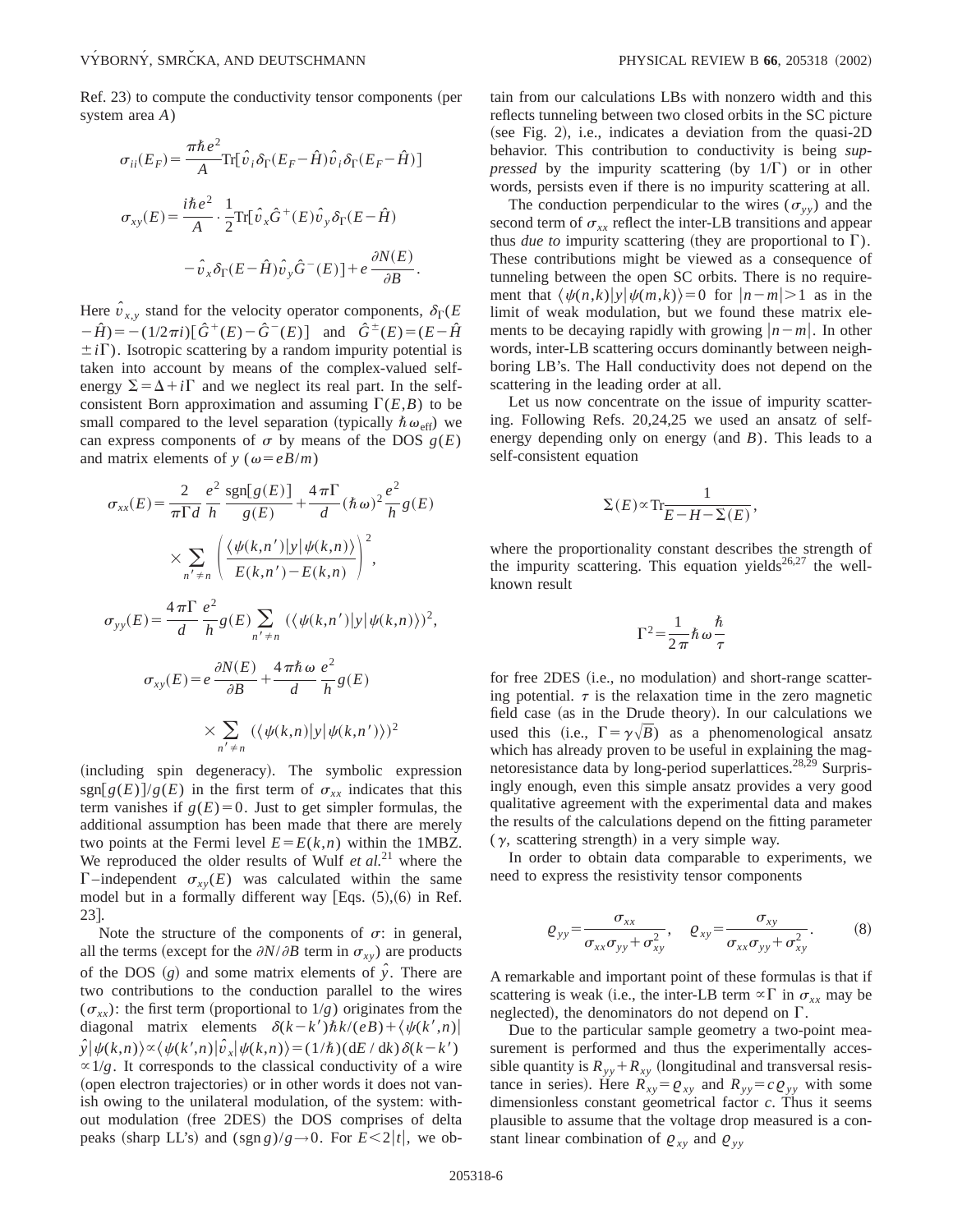

FIG. 5. Magnetoresistance. Calculations and experiment. Electron concentrations (from the top)  $5.1 \times 10^{11}$  cm<sup>-2</sup>,  $3.8 \times 10^{11}$  cm<sup>-2</sup>,  $2.65$  $\times 10^{11}$  cm<sup>-2</sup>. The lowest concentration corresponds to  $E_F \approx 2|t|$ .

$$
R = c \varrho_{yy} + \varrho_{xy}.
$$

If scattering is weak, the magnetoresistances to be compared to experimental data contain a single fitting parameter  $c/\gamma$ . This comparison for different electron densities is shown in Fig. 5.

## **IV. DISCUSSION**

Almost quantitative agreement is achieved for high concentrations [Figs.  $5(a)$ ,  $5(b)$ ]. Exact (no fitting parameter) match between the magnetoresistance extrema in theory and experiments (which has been emphasised already on the DOS level) shows that the tight-binding model captures the essential physics in our experiments.

Note also that the magnetoresistance approaches quantized values  $R = (1/\nu)h/e^2$  for  $E_F$  lying in the gap. First, this allows us to determine the concentration of electrons *N* in the system (compare filling factor of each plateau  $\nu$  and its  $B$ ). Second, it confirms our model of the relation between the gate voltage  $U_{g}$  and Fermi level  $E_{F}$ . However, as we may see best in Fig.  $5(c)$ , there is still room for improving the model, e.g., by taking the localization effects into account.

The quadratic rise of resistivity at low magnetic fields due to the diagonal component  $(Q_{yy})$  has been predicted within a SC model<sup>2</sup> and measured also at weak-modulation samples.<sup>29</sup> Our results [with a single fitting parameter in Figs.  $5(a)$ ,  $5(b)$ ] deviate from this slightly because of the form of  $\Gamma(E,B) \propto \sqrt{B}$ . Assuming  $\Gamma$  independent on *B* in this region, the quadratic behavior is reconciled. For intermediate fields the matrix elements of  $\hat{y}$  start to play a role.

Another feature of the tight-binding model is the capability of explaining why the Hall plateaus show minima at high concentrations and maxima at low concentrations [Fig.  $5(c)$ ]. Note, however, that even at this concentration  $E \approx 2|t|$ . Swapping the dominance of  $\sigma_{xy}$  and  $\sigma_{xx,yy}$  [see Eq. (8)] is the cause for the qualitative change of the magnetoresistance curve. Nevertheless, we are aware of the feebler match between theory and experiments at lower concentrations indicating that our ansatz for the self-energy is rather crude.

#### **V. CONCLUSION**

The cleaved-edge-overgrowth technology opens a new area of 2DES with short-period atomically precise unidirectional modulation for experimental studies. Such samples may be viewed as an array of coupled quantum wires which can be decoupled by applying reasonable  $(\leq 5 \text{ T})$  perpendicular magnetic field. From a theoretical point of view, these systems have a simple band structure and can be very well described by a simple tight-binding model. It was demonstrated that for weak magnetic field  $(\hbar \omega_{\text{eff}} \ll 2|t|)$  the SC approach argumenting with closed and open electron trajectories is expected to be fairly good and it *is* good indeed. On the other hand, this approach fails for quantizing magnetic fields (magnetic breakdown in the SC terminology). The fully quantum-mechanical tight-binding model offers both a